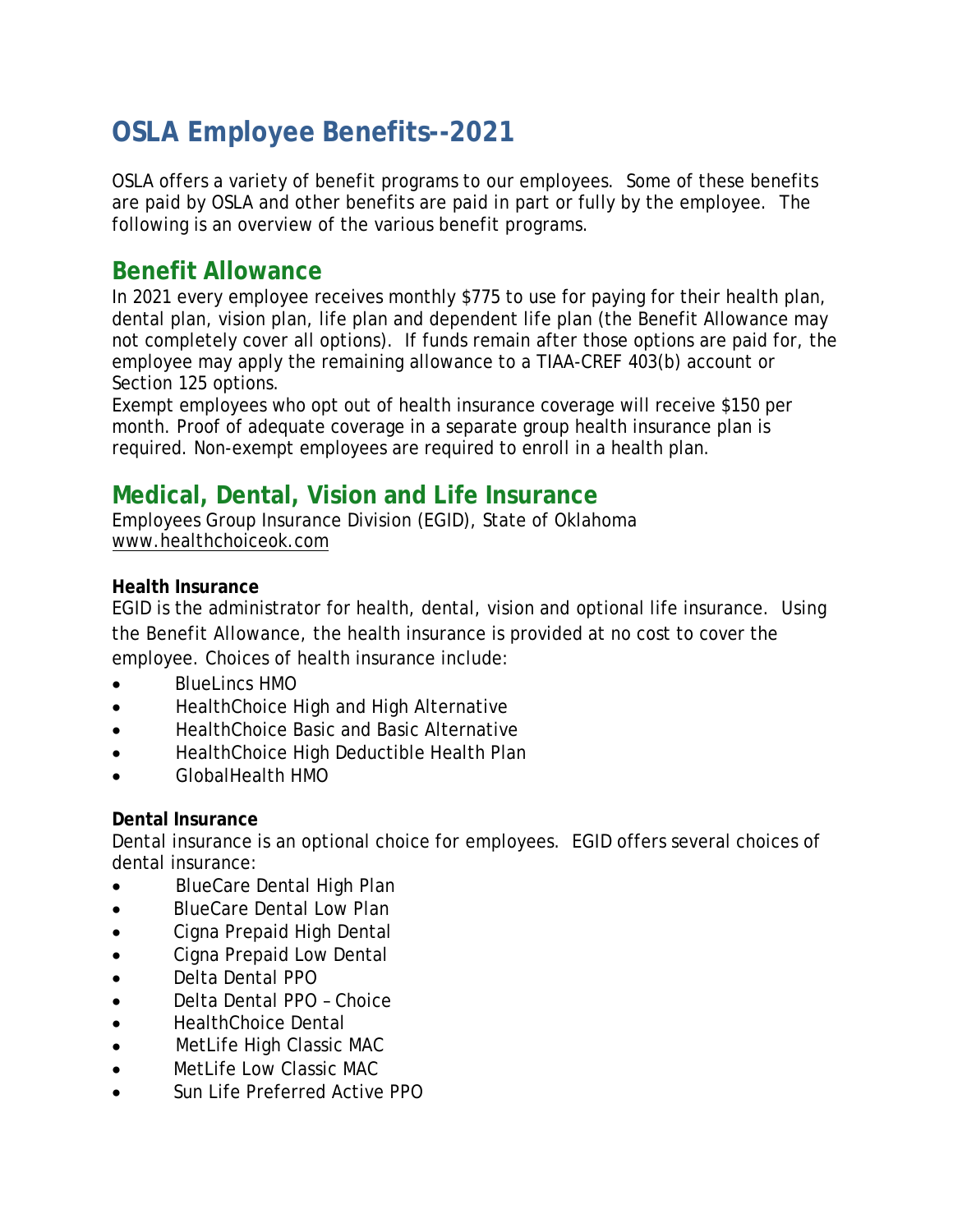#### **Vision Insurance**

EGID offers several vision plans. Vision insurance is an optional choice for employees. Coverage varies from plan to plan.

- Primary Vision Care Services
- Superior Vision
- Vision Care Direct
- Vision Service Plan

#### **Life Insurance**

EGID offers life insurance to employees and their dependents at a minimal cost. Employees can purchase basic life insurance beginning at \$20,000. Employees can enroll in supplemental life insurance in units of \$20,000 with a maximum amount of coverage available is \$500,000. Dependent life insurance covers all dependents and may be purchased at three options.

#### **Group Life Insurance**

OSLA pays for group term life insurance for employees in an amount equal to their salary. Standard Insurance is the provider.

### **Group Long Term Disability Insurance**

OSLA pays for long-term disability insurance for employees. Should an employee become disabled and unable to work, there is a 90 calendar day waiting period before they would be eligible for benefits. Standard Insurance is the provider.

### **Pension Plan**

OSLA pays the pension contributions for the employees to the Oklahoma Teachers Retirement System. The vesting period is seven years for employees whose contributions began Nov. 1, 2017 or thereafter. This is a defined benefit plan in which retirement benefits are based on a formula indicating the exact benefit one can expect upon retiring. Additional information may be found at [www.ok.gov/TRS](http://www.ok.gov/TRS/)

### **403(b) Retirement Plan**

The TIAA Cref 403b individual participation program has two contribution options: Tax Deferred Annuity (TDA) or Roth. Contributions to the TDA plan are made before taxes and earnings are also tax deferred. The Roth contributions are after taxes have been taken out. Additional information on TIAA-CREF may be found at [www.tiaa-cref.org](http://www.tiaa-cref.org/)

### **Section 125 Plan**

OSLA offers a Section 125 Plan administered by American Fidelity Assurance Company to help reduce the effect of eligible out-of-pocket expenses on employees' take home pay by paying expenses on a pre-tax basis. The Section 125 Plan provides employees an opportunity to pay dependent premiums for medical insurance and all premiums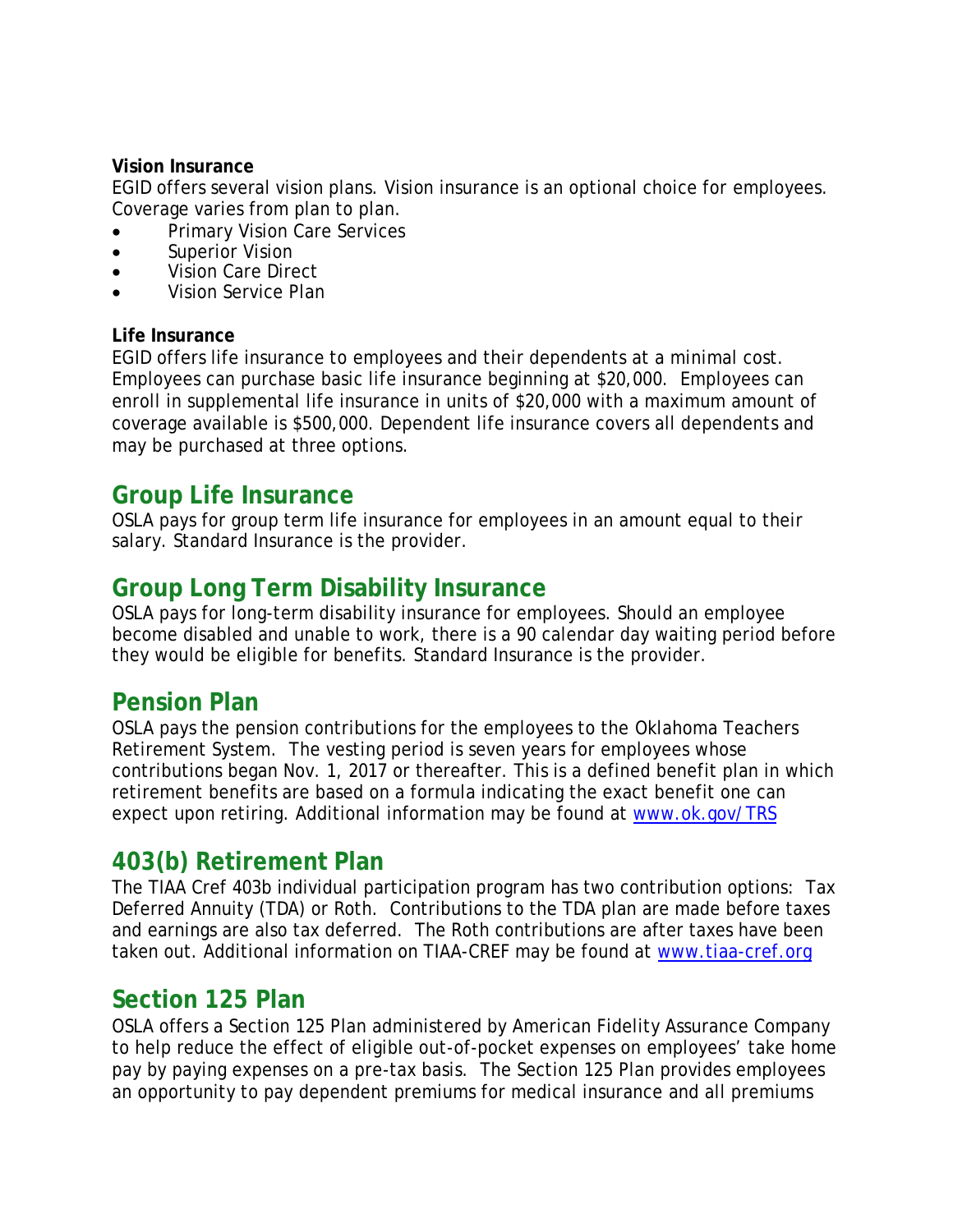for dental and vision insurance on a pre-tax basis. A Health Savings Account is available to use with the high deductible health plan option.

Additionally, the Section 125 Plan allows a participant to have a designated amount deducted from his or her pay on a pre-tax basis and deposited into a Health Flexible Spending Account and/or a Dependent Day Care Account.

Other coverage offered by American Fidelity under the Section 125 Plan includes cancer insurance, short-term disability income insurance, accident insurance, critical illness insurance and life insurance.

# **Paid Vacation Leave**

Employees earn paid vacation leave based upon length of employment. New employees are given 24 hours of Emergency Leave for use during their introductory 90 day period, then exempt employees are awarded the total equaling one day of vacation per month to finish the calendar year. Non-exempt employees begin accruing vacation at the rate of four hours each pay period. After the first anniversary year has passed, the exempt employee receives the annual vacation award of 15 days at the beginning of the calendar year. The non-exempt employee accrues at five hours per pay period when she reaches her first anniversary date. The increased levels continue to more than 20 years of employment, at which time the employee earns 27 vacation days.

### **Paid Sick Leave**

OSLA provides 12 days of paid sick leave each year. Sick leave is awarded on a calendar year basis for exempt employees. Non-exempt employees accrue four hours of sick leave every pay period.

### **Paid Bereavement Leave**

Employees who have completed three months of service are entitled to bereavement leave, which consists of three consecutive days of leave in the event of the death of a

parent, sister, brother, spouse, domestic partner, child, mother/father/daughter/son in-law, grandchild or household member.

### **Donated or Shared Leave**

OSLA may allow employees to donate vacation or sick leave to another employee who has exhausted, or will exhaust, all types of paid leave as a result of a life-threatening condition.

# **Military Leave**

Employees who are also members of U.S. Armed Forces are entitled to 30 days of paid leave per federal fiscal year to fulfill their military commitments.

# **Paid Holidays**

OSLA pays employees for 11 holidays a year.